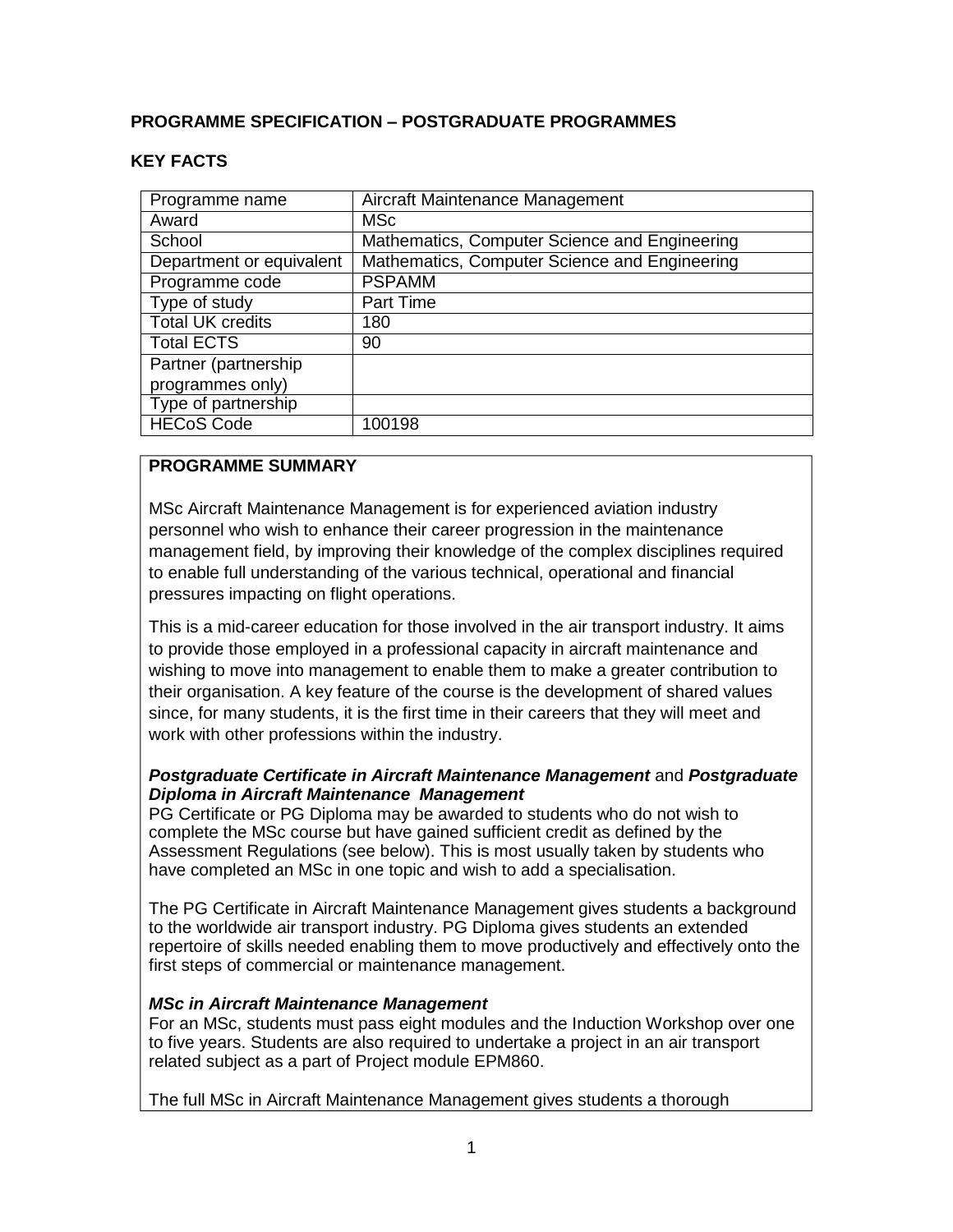background to the worldwide air transport industry providing an opportunity to explore an aspect of Aircraft Maintenance Management in depth through the literature and empirical evidence and to make related and well founded recommendations

This MSc course has close links with the MSc Air Safety Management Course, the MSc in Air Transport Management, the MSc in Airport Management and many modules are common. Students who have already completed one of the MSc are eligible to further study for the Postgraduate Diploma by completing 120 credits from the taught Programme (Modules already taken may not be taken again or counted towards the second Degree).

### Aims

- To educate the professional so that you may take managerial responsibility with confidence and with the ability to succeed.
- To provide employers with suitable talent for managerial positions in aircraft engineering and related organisations.
- To satisfy the requirements of the Royal Aeronautical Society Approval.

# **WHAT WILL I BE EXPECTED TO ACHIEVE?**

### **On successful completion of this course, you will be expected to be able to:**

#### Knowledge and understanding:

- Critically evaluate and apply relevant theories within the airline maintenance domain
- Discuss critically the interaction of all the major components of the airline maintenance industry (e.g. organisations, governments, airlines, alliances, manufacturers, staff, unions, regional and national governments)
- Discuss, examine, synthesise and apply conceptual understanding and knowledge of various processes within the airline maintenance domain.

#### Skills:

- Critically appraise information during the module
- Formulate and test concepts and hypotheses using a range of materials with limited guidance, on defined problems
- Critically appraise regulatory, economic, professional and political information from various sources throughout the airline maintenance industry
- Develop and apply various strategies for an airline maintenance operation
- Propose airline maintenance operation and management strategies using computer simulation tools.
- Assess safety as the over-riding objective within the airline maintenance industry
- Produce reports to a professional standard for readers from a range of **backgrounds**
- Conduct academic research
- Apply appropriate academic writing to course papers and a dissertation
- Present information in oral and written form to all levels and backgrounds throughout an international organisation
- Work both independently and as a member of a team.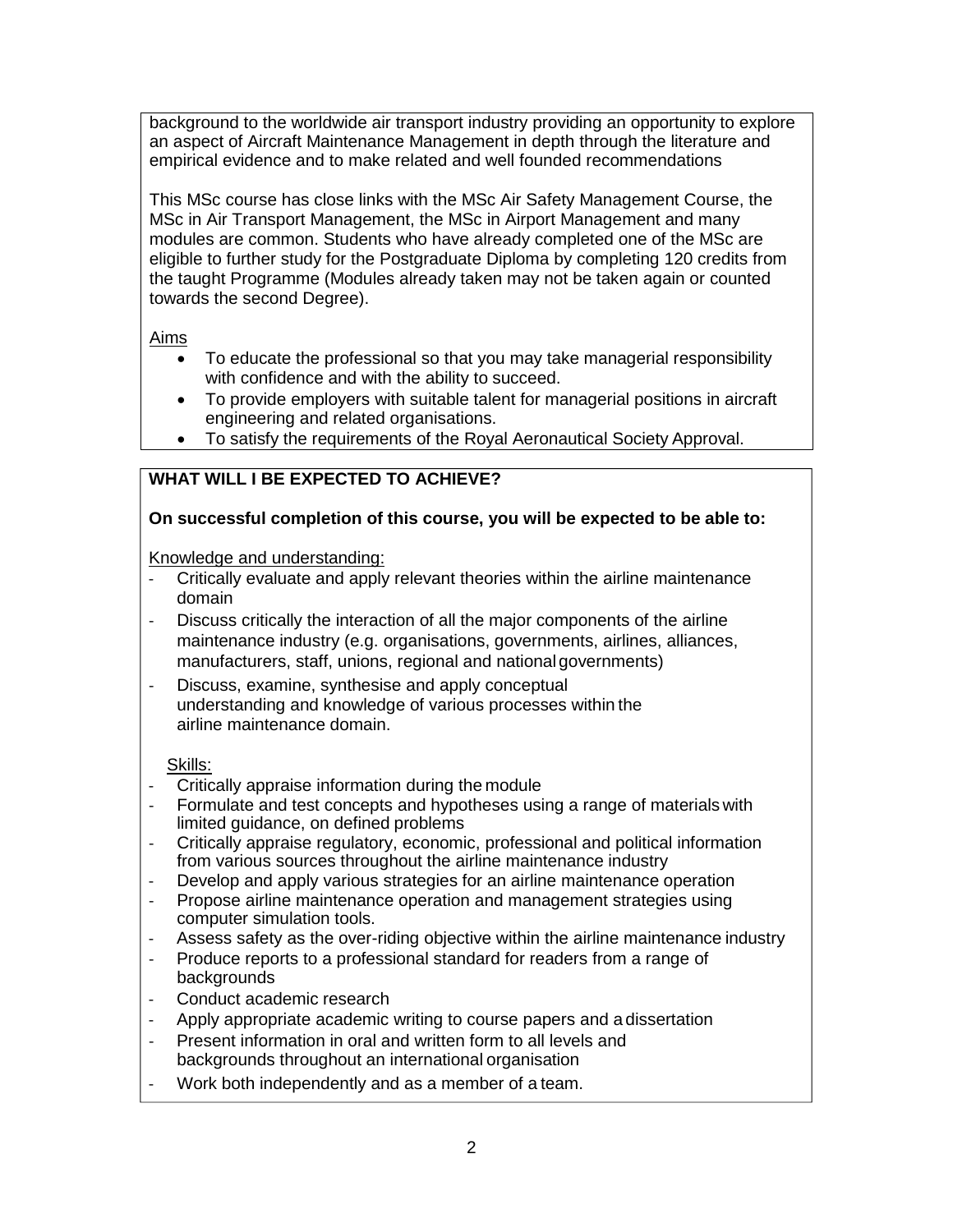Values and attitudes:

- Formulate solutions to problems within a multi-disciplinary and multicultural society
- Value communication as a central requirement for an efficient and safe organisation
- Critically analyse and demonstrate the need to take account of ethical issues when conducting research within a multi-cultural industry where the performance must transcend national barriers
- Explore how qualities and knowledge of an airport professional are readily transferable worldwide
- Value the contribution made by each professional group.

This course has been developed in accordance with the QAA Subject Benchmark for Generic Masters Level Courses

# **HOW WILL I LEARN?**

The course involves a variety of teaching methods including lectures and tutorials requiring attendance plus breakout sessions. These will involve group work and presentations. Case studies may be handed out for study in the evening and discussion the next day. A leading lecturer and a number of specialist lecturers from the aviation industry teach each module over an intensive 3-day period. Identical modules with same Lecturer run in London, Dubai and Frankfurt. During each module, you are required to work in a small team to examine the relevant issues and to present results. Each module has been designed to develop a specific skill. There is a significant amount of independent study within each module for you to read literature related to the module you are studying. The online module page also provides blogs and forums, to interact with the Lecturer and other students.

For every Module, there is a University website with many interactivities, blogs and other communication platforms; you will be given the PowerPoint presentations, relevant papers, reading lists and other material. Each of the substantial module webpages contains information relevant to that module and you are expected to use the material after the module. In all, you will have 8 Module webpages and the Induction webpage. Our library website provides most of the standard textbooks as ebooks, our large University library in London and Dubai provides thousands of books as loaners; some text books you might want to buy for your future career.

It is a required that you attend, in full, all hours of each taught module, unless given specific dispensation by the Course Director.

# **WHAT TYPES OF ASSESSMENT AND FEEDBACK CAN I EXPECT?**

Assessment of the taught modules is undertaken through a combination of the following elements: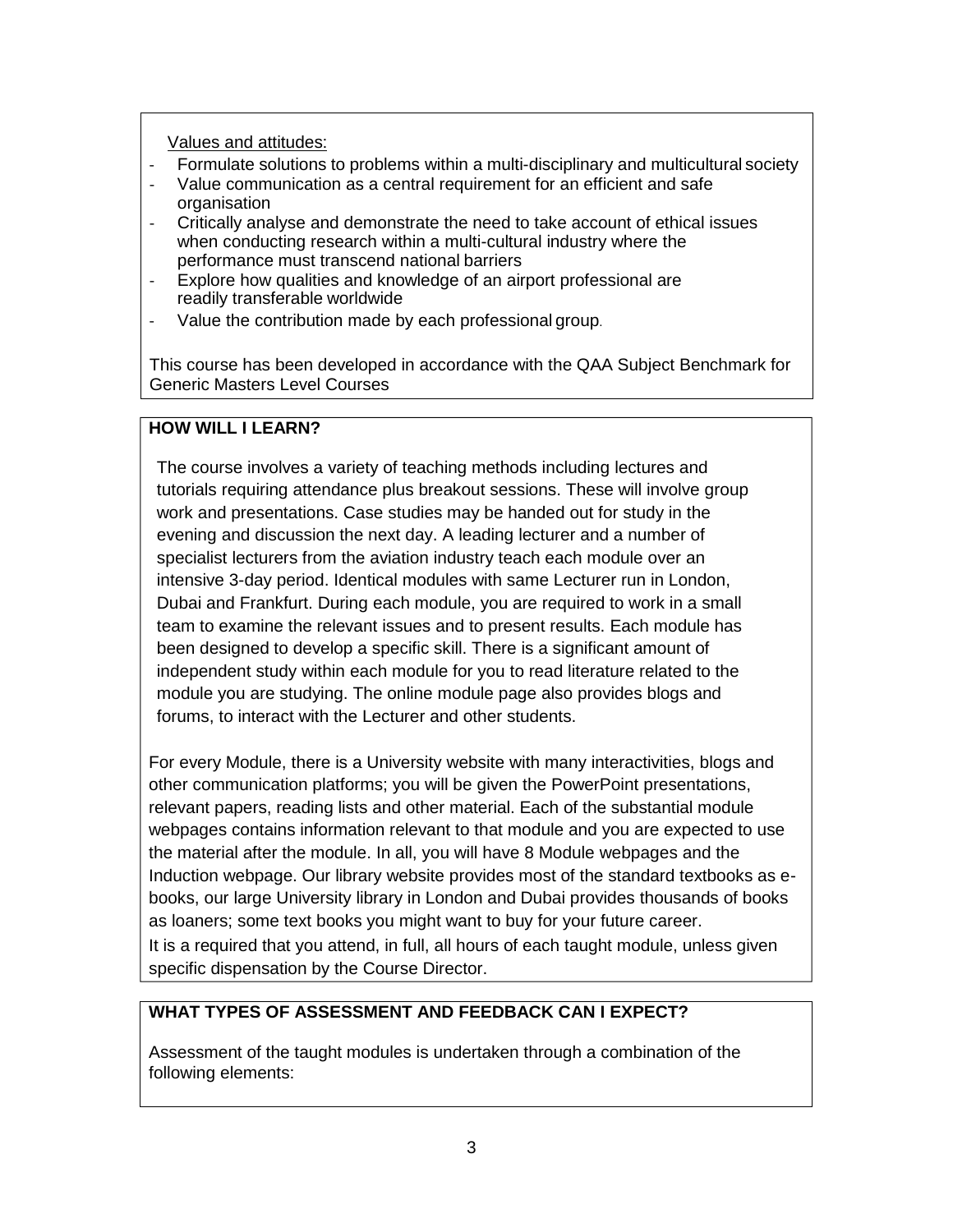- 1. Coursework ''A'' is a 2500 +/- 10% word academic paper on a topic choice related to the module. You will have to research substantially for the writing of this coursework. Some Modules have simulations/models which you have to manage and write about the outcomes you have found.
- 2. For Elective Modules Only: Coursework ''B'' aims to demonstrate the application of the work of the specific module to your own organisation (or, if this is not possible, another organisation with which you are familiar). Your critical abilities are developed, in particular to understand why organisation may have strengths and weaknesses and how these can reasonably be improved or strengthened. Typically, the Lecturer will ask for a presentation, video or podcast to present a solution or proposal for the topic.
- 3. For Compulsory Modules Only: Examinations, for each compulsory module, each lasting 90 minutes, are specifically designed to test:
- The knowledge gained in the module
- Your ability to distil large quantities of information into succinct but correct format
- The ability to produce correct results under time pressure.

This is an - induction workshop, - eight-module and - project course, where you need to take four compulsory modules (the induction workshop is also compulsory) and the balance (four modules) coming from an elective module list. The course is designed to take advantage of the existing MSc Air Safety Management (ASM), Aircraft Maintenance Management (AMM) and Airport Management (APM) degrees, both by following their structure, and by using some of their existing modules.

The Project/Dissertation is undertaken by all students of the MSc Air Transport Management Course and must focus on an Air Transport Management topic. This is a substantial piece of writing deriving from academic research that you will undertake. The Dissertation is the result of your independent work, carried out under the guidance of an appointed supervisor. Non-timetabled supervisor / student contact is encouraged during the project and it is normal for you to involve your present or possibly future employer. After a mandatory Project Workshop or Project Webinar and a graded 2500 word Project Proposal, the dissertation of 10-15,000 words is assessed by two Examiners through a Viva/Defence. It tests your ability to academically research and write, and to defend your findings to the questioning of the assessors.

# Assessment and Assessment Criteria

Assessment Criteria are descriptions, based on the intended learning outcomes, of the skills, knowledge and attitudes that you need to demonstrate in order to complete an assessment successfully, providing a mechanism by which the quality of an assessment can be measured.

Grade-Related Criteria are descriptions of the level of skills, knowledge or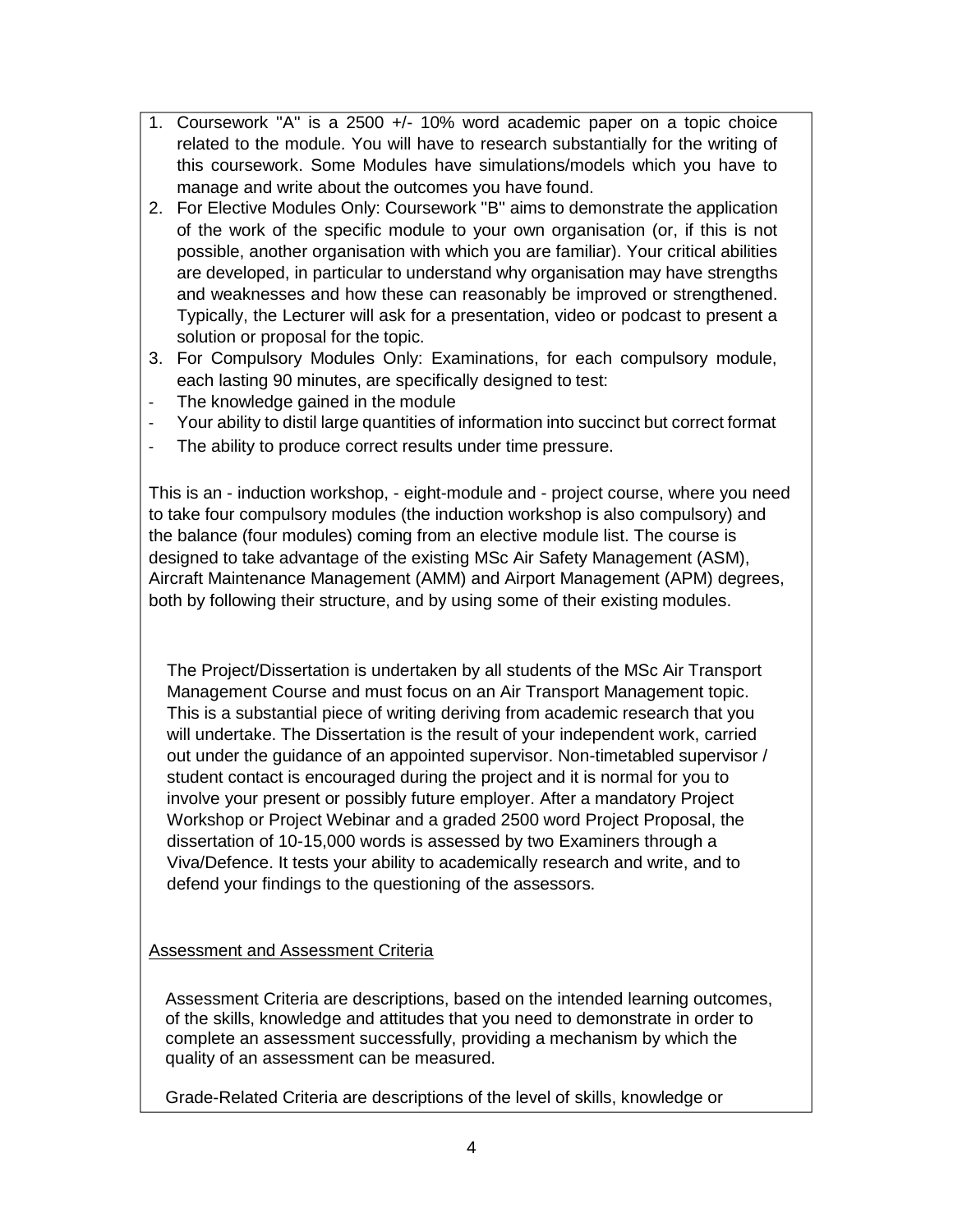attributes that you need to demonstrate in order achieve a certain grade or mark in an assessment, providing a mechanism by which the quality of an assessment can be measured and placed within the overall set of marks. Assessment Criteria and Grade-Related Criteria will be made available to you to support you in completing assessments. These may be provided in course handbooks, module specifications, on the virtual learning environment (e.g. Moodle) or attached to a specific assessment task*.*

#### Feedback on assessment

Feedback is provided on all coursework to help you improve your marks on later assignments.

Feedback will be provided in line with our Assessment and Feedback Policy. In particular, you will normally be provided with feedback within three weeks of the submission deadline or assessment date. This would normally include a provisional grade or mark. For end of module examinations or an equivalent significant task (e.g. an end of module project), feedback will normally be provided within four weeks. The timescale for feedback on projects or dissertations may be longer. The full policy can be found at:

https://www.city.ac.uk/ data/assets/pdf\_file/0008/68921/assessment\_and\_feedback [policy.pdf](https://www.city.ac.uk/__data/assets/pdf_file/0008/68921/assessment_and_feedback_policy.pdf)

### Assessment Regulations

In order to pass the Course, the student should complete successfully or be exempted from the relevant modules and assessments and will therefore acquire the required number of credits.

The pass mark for each module is 50%.

If you fail an assessment component or a module, the following will apply:

- 1. Compensation: where you fail up to a total of 15 credits at first or resit attempt, you may be allowed compensation if:
	- Compensation is permitted for the module involved (see the What will I Study section of the programme specification), and
	- It can be demonstrated that you have satisfied all the Learning Outcomes of the modules in the Course, and
	- A minimum overall mark of no more than 10% below the module pass mark has been achieved in the module to be compensated, and
	- An aggregate mark of 50% has been achieved overall.

Where you are eligible for compensation at the first attempt, this will be applied in the first instance rather than offering a resit opportunity.

If you receive a compensated pass in a module you will be awarded the credit for that module. The original component marks will be retained in the record of marks and your original module mark will be used for the purpose of your Award calculation.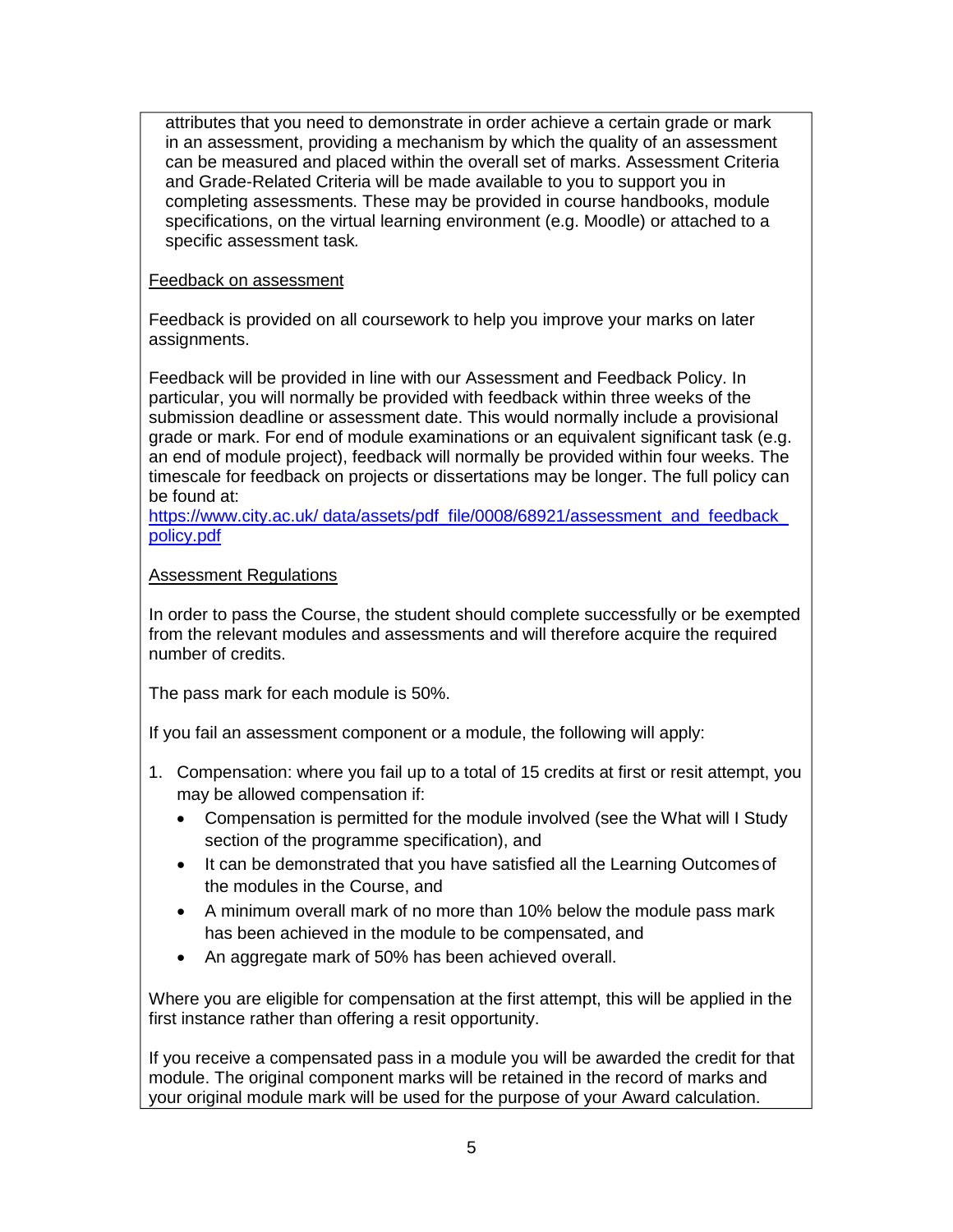2. Resit: Where you are not eligible for compensation at the first attempt, you will be offered one resit attempt.

If you are successful in the resit, you will be awarded the credit for that module. The mark for each assessment component that is subject to a resit will be capped at the pass for the module. This capped mark will be used in the calculation of the final module mark together with the original marks for the components that you passed at first attempt.

If you do not meet the pass requirements for a module and do not complete your resit by the date specified you will not progress and the Assessment Board will require that you be withdrawn from the Programme.

If you fail to meet the requirements for the Programme, the Assessment Board will consider whether you are eligible for an Exit Award, as per the table below.

If you would like to know more about the way in which assessment works at City, please see the full version of the Assessment Regulations at: http://www.city.ac.uk/ [data/assets/word\\_doc/0003/69249/s19.doc](http://www.city.ac.uk/__data/assets/word_doc/0003/69249/s19.doc)

### **WHAT AWARD CAN I GET?**

Master's Degree:

|                           | HE.<br>Level       | <b>Credits</b> | Weighting<br>(%) | <b>Class</b>              | % required |
|---------------------------|--------------------|----------------|------------------|---------------------------|------------|
| Taught                    | 7                  | 120            | 66.7             | <b>With Distinction</b>   | 70         |
| <b>Dissertation</b>       | $\overline{7}$     | 60             | 33.3             | <b>With Merit</b>         | 60         |
|                           |                    |                |                  | Without<br>classification | 50         |
| Postgraduate Diploma:     |                    |                |                  |                           |            |
| Part                      | HE.<br>Level       | <b>Credits</b> | Weighting<br>(%) | <b>Class</b>              | % required |
| Taught                    | 7                  | 120            | 100              | <b>With Distinction</b>   | 70         |
|                           |                    |                |                  | <b>With Merit</b>         | 60         |
|                           |                    |                |                  | Without<br>classification | 50         |
| Postgraduate Certificate: |                    |                |                  |                           |            |
| <b>Part</b>               | <b>HE</b><br>Level | <b>Credits</b> | Weighting<br>(%) | <b>Class</b>              | % required |
| Taught                    | $\overline{7}$     | 60             | 100              |                           |            |
|                           |                    |                |                  |                           |            |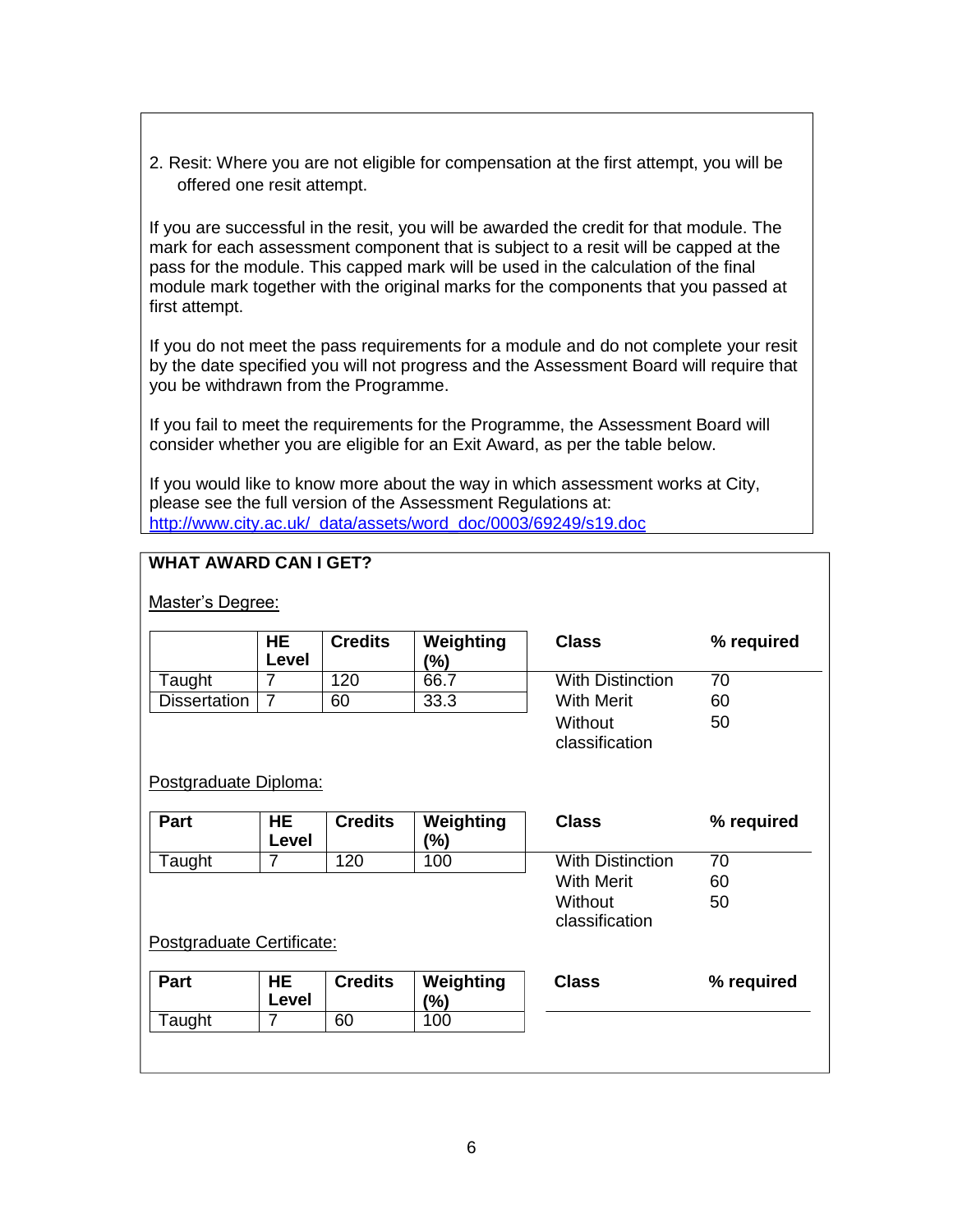# **WHAT WILL I STUDY?**

#### **Taught**

You must pass an Induction Workshop, then pass the 4 core modules of 15 credits each and choose 4 electives of 15 credits each to the total required credit of 120 for the taught modules.

All modules listed below have their own specification which you will find in the Course Handbook.

This structure ensures that you achieve the required credit, depth and breadth of knowledge and understanding but provides you with a flexibility to deepen your knowledge in areas most suitable to your needs.

You must have passed 6 of the 8 modules before progressing to the dissertation (i.e. Project Module) with the mandatory Project Workshop/Project Webinar and the Project Proposal. You must attend the Project Workshop/Project Webinar and finish the Project Proposal latest in your fourth year of study. All Modules must be completed latest before the Viva. The Project module accounts for 60 credits to reflect the development of the dissertation topic which must be about an air transport subject.

| <b>Module Title</b>                                        | <b>SITS</b>   | <b>Module</b>   | Compul                   | Can be                  | Level          |
|------------------------------------------------------------|---------------|-----------------|--------------------------|-------------------------|----------------|
|                                                            | Code          | <b>Credits</b>  | sory/<br><b>Elective</b> | Compen-<br>sated?       |                |
| <b>Induction Workshop</b>                                  | <b>EPM977</b> | $\overline{0}$  | $\overline{\text{C}}$    | N                       | $\overline{7}$ |
| Project                                                    | <b>EPM860</b> | 60              | $\overline{\text{C}}$    | $\overline{\mathsf{N}}$ | $\overline{7}$ |
| <b>Airline Operational</b><br><b>Regulatory Compliance</b> | <b>EPM825</b> | 15              | $\overline{\text{C}}$    | Y                       | $\overline{7}$ |
| <b>Airworthiness</b>                                       | <b>EPM897</b> | 15              | $\overline{\text{C}}$    | Y                       | $\overline{7}$ |
| Airline Maintenance                                        | <b>EPM906</b> | 15              | $\overline{\text{C}}$    | Ÿ                       | $\overline{7}$ |
| <b>Airline Operations</b>                                  | <b>EPM820</b> | 15              | $\overline{\text{C}}$    | Ÿ                       | $\overline{7}$ |
| <b>Airline Marketing</b>                                   | <b>EPM821</b> | 15              | Ē                        | Y                       | $\overline{7}$ |
| <b>Human Resource</b>                                      | <b>EPM822</b> | 15              | E                        | Y                       | $\overline{7}$ |
| Management                                                 |               |                 |                          |                         |                |
| <b>Air Transport Economics</b>                             | <b>EPM823</b> | $\overline{15}$ | Ē                        | Y                       | $\overline{7}$ |
| <b>Airline Finance</b>                                     | <b>EPM824</b> | $\overline{15}$ | Ē                        | Ÿ                       | $\overline{7}$ |
| Crisis Management                                          | <b>EPM828</b> | $\overline{15}$ | Ē                        | Ÿ                       | $\overline{7}$ |
| <b>Fleet Planning</b>                                      | <b>EPM829</b> | 15              | Ē                        | Ÿ                       | $\overline{7}$ |
| <b>Active Safety Management</b>                            | <b>EPM836</b> | $\overline{15}$ | Ē                        | Ÿ                       | $\overline{7}$ |
| Psychology in Aviation<br>Management                       | <b>EPM966</b> | 15              | $\overline{\sf E}$       | Y                       | $\overline{7}$ |
| Airline Strategy and<br><b>Business Planning</b>           | <b>EPM969</b> | 15              | E                        | Y                       | $\overline{7}$ |
| Air Accident Investigation                                 | <b>EPM970</b> | $\overline{15}$ | Ē                        | $\overline{\mathsf{Y}}$ | $\overline{7}$ |
| Leadership in Organisations                                | <b>EPM971</b> | $\overline{15}$ | Ē                        | Ÿ                       | $\overline{7}$ |
| <b>Safety Risk Management</b>                              | EPM973        | $\overline{15}$ | Ē                        | Ÿ                       | $\overline{7}$ |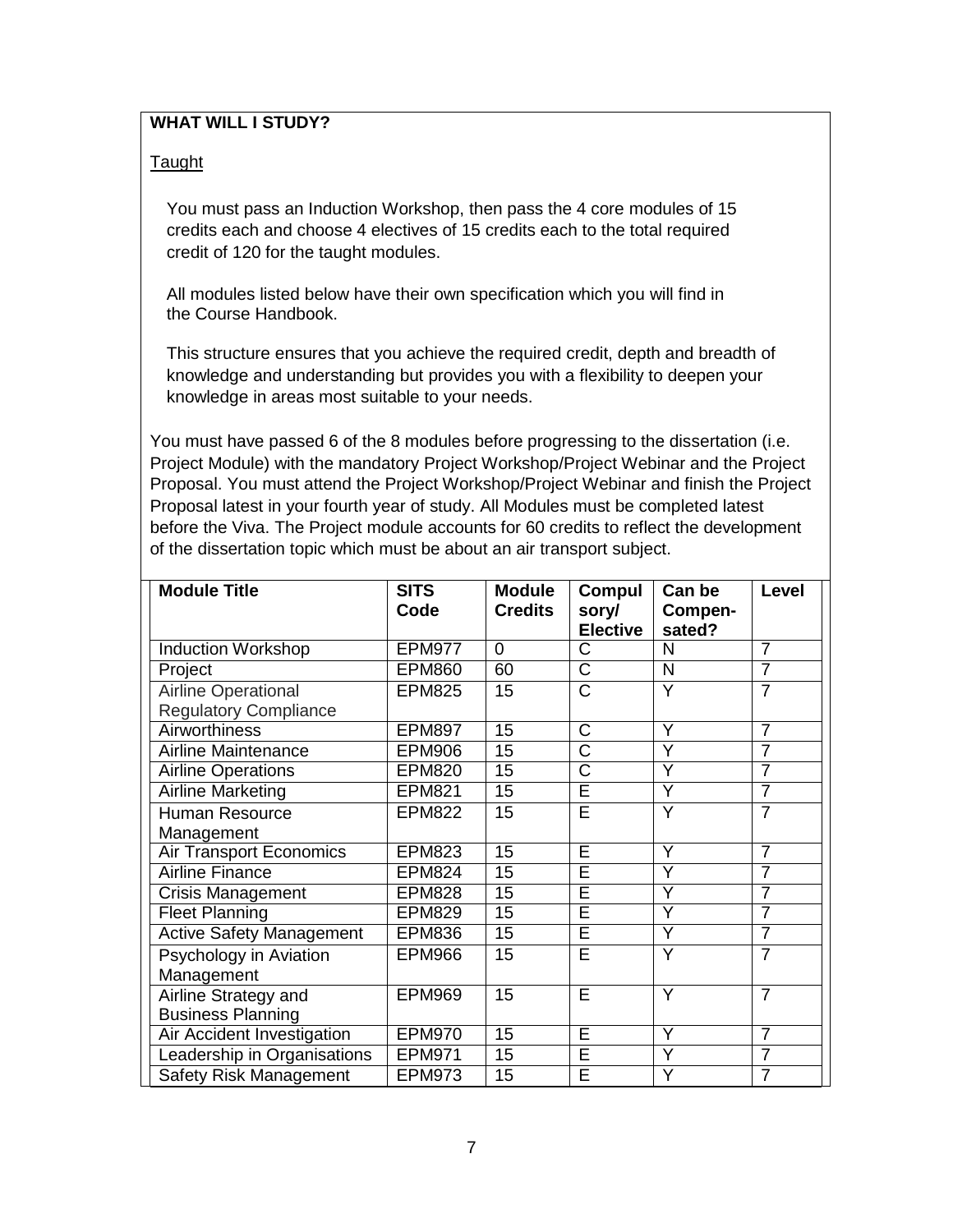| <b>General Principles of Human</b> | <b>EPM974</b> | 15 |   |  |
|------------------------------------|---------------|----|---|--|
| Factors                            |               |    |   |  |
| Sustainable Aviation               | <b>EPM975</b> | 15 |   |  |
| <b>Aviation Law</b>                | <b>EPM978</b> | 15 | F |  |
| Future Aviation Challenges -       | <b>EPM980</b> | 15 | F |  |
| from Unmanned to                   |               |    |   |  |
| <b>Spaceflight Vehicles</b>        |               |    |   |  |
| Airport Strategy Management        | <b>EPM981</b> | 15 |   |  |
| <b>Airline Training Management</b> | <b>EPM982</b> | 15 |   |  |

# **TO WHAT KIND OF CAREER MIGHT I GO ON?**

#### **Graduate Destinations**

- Licenced Engineer, Emiri Flight Abu Dhabi
- Project Superintendent, Kuwait Airways
- Engineering Manager, Air Canada
- Performance Engineer, Air Botnia, Finland
- Chief Engineer, Flying Wing, Bahrain
- Dept. Head Eng Licencing, CAA, Gatwick
- Engineer, Air Zimbabwe
- Shift Manager, BA, Gatewick
- Quality Enineering Manager, Shannon Aerospace
- De-icing Superintendent, Finnair
- Dept Head, Uganda CAA
- Chief Engineer, United Eagle Airways, Shuangliu, China
- Senior Investigator, Airclaims, LHR
- Superintendent Engineer, Tanzania Airways
- SVP Tech. Ops, GE Commercial Finance Aviation, Asia
- Engineering Manager, Precisionair, Tanzania
- Dept Head of Safety, Tanzania CAA
- Engineering Consultant, Portugal
- Head Engineering Licencing CAA, Gatwick
- Service Engineer Rolls Royce Commercial Engines
- Chief Engineer, Cyprus Police Air Wing
- Airbus Manager, Emirates
- Inspector, Tanzanian CAA
- Manager Quality and Standards, CAA
- Engineer, Kenya Airways, Amsterdam
- Engineering Consultant, Nigeria
- Licenced Engineer, Cyprus Airways
- Engineering Manager Cathay Pacific Express , Hong Kong
- Safety Engineer, RAF
- Powerplant Engineer, Thomas Cook Airlines , Manchester
- Engineering Analyst, Boeing, Seattle, USA
- Air Safety Inspector, BA
- Engineering Manager, Netherlands
- Chief Engineer, Brunei Shell

If you would like more information on the Careers support available at City, please go to: [http://www.city.ac.uk/careers/for-students-and-recent-graduates.](http://www.city.ac.uk/careers/for-students-and-recent-graduates)